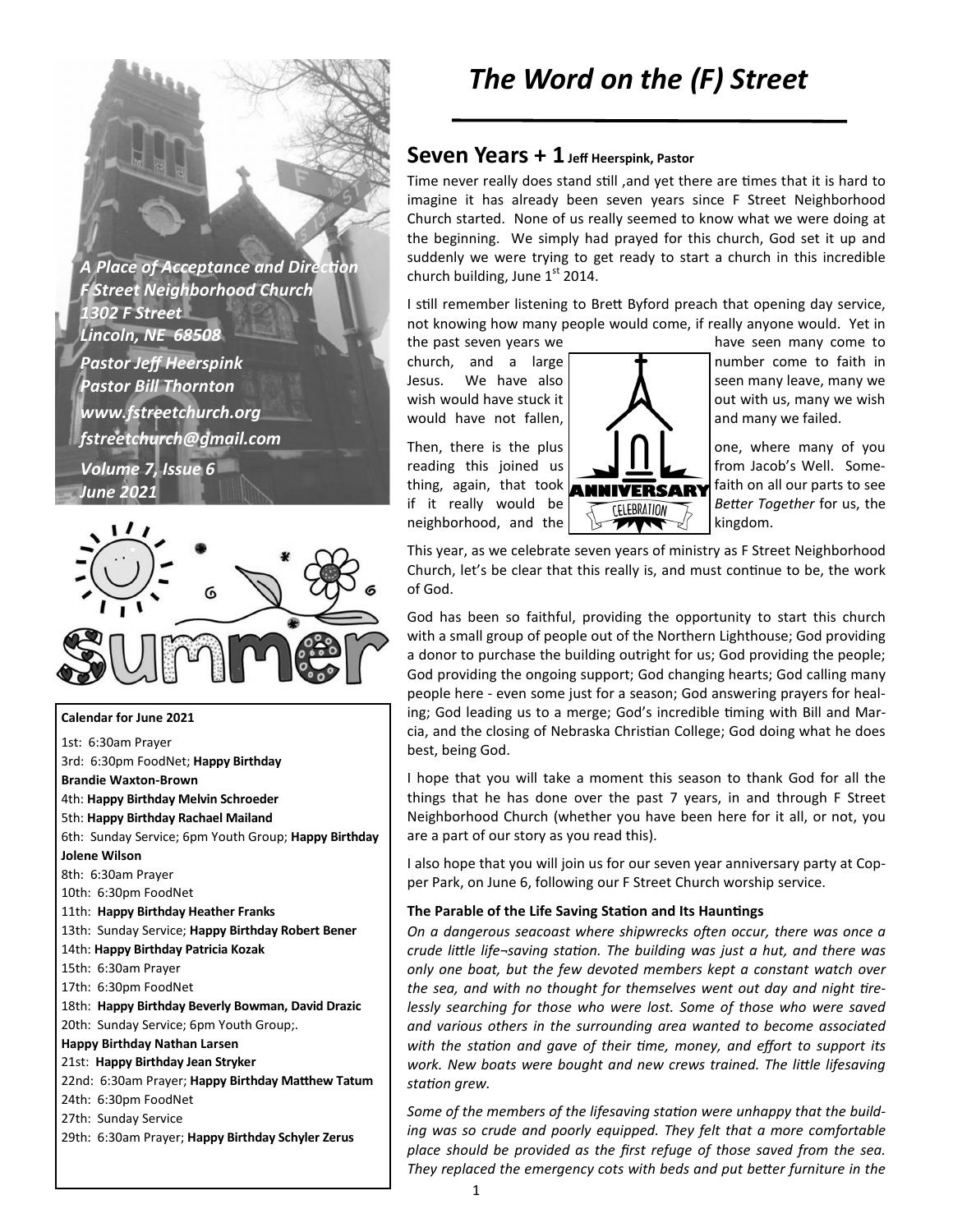#### *enlarged building.*

*Now the lifesaving station became a popular gathering place for* its members, and they decorated it beautifully because they used *it as a sort of club. Fewer members were now interested in going to sea on life-saving missions, so they hired lifeboat crews to do* this work. The lifesaving motif still prevailed in the club's decorations, and there was a liturgical lifeboat in the room where the club's initiations were held. About this time a large ship wrecked *off the coast, and the hired crews brought in boatloads of cold, wet, and half-drowned people. They were dirty and sick. The*  beautiful new club was in chaos. So the property committee im*mediately had a shower house built outside the club where vic ms of shipwrecks could be cleaned up before coming inside.* 

At the next meeting, there was a split among the club member*ship. Most of the members wanted to stop the club's lifesaving*  activities as being unpleasant and a hindrance to the normal *social life of the club. Some members insisted upon life¬saving as*  their primary purpose and pointed out that they were still called a life-saving station. But they were finally voted down and told *that if they wanted to save the lives of all the various kinds of people who were shipwrecked in those waters, they could begin*  their own lifesaving station. So they did.

As the years went by, the new station experienced the same *changes that had occurred in the old. It evolved into a club, and*  yet another lifesaving station was founded. History continued to *repeat itself, and if you visit that seacoast today, you will find a number of exclusive clubs along that shore. Shipwrecks are frequent in those waters, but most of the people drown.* 

I first heard this parable when I started in Youth Ministry at a church that was struggling to have any connections beyond its

lifelong members.  $\sqrt{a}$   $\sqrt{a}$  do not know who first wrote it, as it  $\mathbf{v}$  is called the contract and appears on many websites with no  $\vert$  mission, that God  $\vert$  author listed. Yet in recent days this  $\ln s$  called us  $\ln s$  parable has haunted me. It haunts me  $\left\lfloor t_0 \right\rfloor$   $\left\lfloor t_0 \right\rfloor$   $\left\lfloor t_0 \right\rfloor$   $\left\lfloor t_0 \right\rfloor$   $\left\lfloor t_0 \right\rfloor$   $\left\lfloor t_0 \right\rfloor$   $\left\lfloor t_0 \right\rfloor$   $\left\lfloor t_0 \right\rfloor$   $\left\lfloor t_0 \right\rfloor$   $\left\lfloor t_0 \right\rfloor$   $\left\lfloor t_0 \right\rfloor$   $\left\lfloor t_0 \right\rfloor$   $\left\lfloor t_0$ ease in which any of  $\vert$   $\vert$   $\vert$   $\vert$   $\vert$  us (myself included) and even any church (F Street

*We can not let the mission, that God has called us to…..fade away.* 

Church included) can shift from the mission of Jesus to go and make disciples, to the care and protection of buildings and people. Not that care for the members of the building are not important, but do they take the place of the mission?

Some of this comes as we work to fix up our building with new offices for staff, new bathrooms for attendees, new landscaping for all to see. Each of these I, personally, have been in support of, worked with and enjoy seeing happen. Yet this parable has been a reminder to me: We cannot let the mission, that God has called us to (here at F Street Church, to be a place of Acceptance and Direction) in and for the neighborhood, fade away.

Our care for the beautiful building that God has given to us needs to be for the purpose of serving all people. That the beauty serves, not just those coming to the building, but the neighborhood as well. That care of our own people leads us to be equipped for the work of ministry, the building up of others.

### **Mark Your Calendar**

**June 6, F Street Neighborhood Church 7 year anniversary + 1 year** *mergiversar-My*, LSOM graduation and Immerse **Intern introduction. Party at Cooper Park following the service.** 



**June 13, Baptisms, first Immerse group, Taco Party Celebration following the service at F Street** 

**June 20, Father's Day with gifts for all the men at F Street Church, Immerse Group.** 

**June 27, F Street Church Block Party.** 

### **Lincoln School of Ministry Graduation**

#### **Bill Thornton, Teaching Pastor**

Lincoln School of Ministry Graduation, Sunday, June 6<sup>th</sup>

Last Thursday, May  $27<sup>th</sup>$ , marked the last class session for the 2020-2021 Lincoln School of Ministry. Marcia and I hosted the group for a cookout, and then we spent time talking about the importance of hospitality and the ministry of being present. What a great evening we enjoyed together!

Since last September our students have been receiving training that will equip them to be ministers of Christ in our neighborhood and the world beyond. On Sunday, June  $6<sup>th</sup>$  we will be honoring those students who have completed all three sessions of LSOM classes. That includes those who were not able to finish up last year due to COVID- 19.

Graduating this year are the following:

Rodney Bredemeier Jessica Hernandez Natasha Ingram Johnny Mann Jessie Myles Stacey Preble Trevin Preble



The next time you see them, please be sure to congratulate them on a job well done! If you are interested in attending next year's LSOM, please let me know.

On another note, as you have probably noticed, our number of in-person worship attendees has been growing! We are very excited about that as we move into a post-pandemic season of doing life and ministry as a church family. One way that you can help us (you have heard me say this before!) is by reserving our church parking lot on the east side of the church building for those who are older, have small children, or limited mobility. We have recently added additional handicapped parking, and we are requesting that all those who are able to please try to park in the parking lot north of the building, the off street parking near  $13<sup>th</sup>$  and G Streets, or the parking spaces in front of the F Street Rec Center. Even the loading area in front (south) of the church building on F Street is available to us on Sunday mornings. This is one more way for us to provide the place of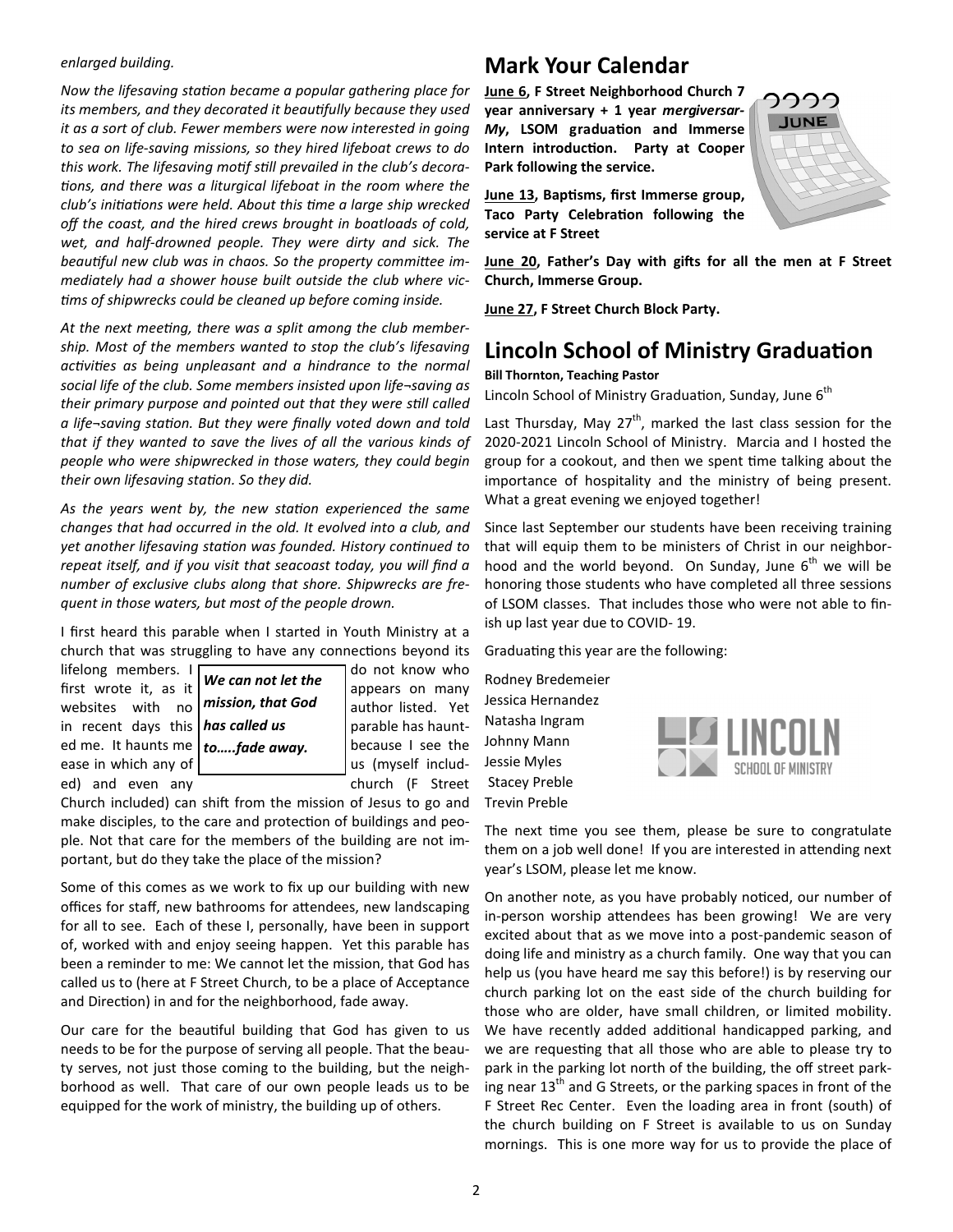acceptance and direction that we are seeking to be for our neighbors.

### **Pulpit VS Politics** Keith Morrissey, Elder

"Listen, my sons, to a father's instructions," Proverbs 4:1

*"The goal is to do family beer, not to dismantle it."* John Stonestreet

Recently The National Council on Family Relations hosted a webinar entitled "Toward Dismantling Family Privilege", while another popular politically correct organization professed on its website its goal to *"disrupt the Western-prescribed nuclear family."* 

These organizations note that families with a married mom and dad raising their children tend to fare better than any other family arrangements. However, within a worldview that sees every-

thing in terms of op-<br>
<u>pressor</u>/oppressed, this outcome must | It is the solemn  $\Box$  come from a system that advantages  $\lambda$  obligation of some and disadvantages others. This  $\int_{\text{measurable}}$  is  $\int$  worldview is derived from Marxist philoso- $\begin{bmatrix} 0 & 0 & 0 \\ 0 & 0 & 0 \\ 0 & 0 & 0 \end{bmatrix}$  phy and teaches that the nuclear fami- ly is bad because it oppresses other  $ar-\frac{1}{n}$  mstruction and  $\frac{1}{n}$  rangements.

A Christian worldview  $\int$  contends that these benefits are inherent  $\begin{bmatrix} \text{below 1} \\ \text{below 2} \end{bmatrix}$  to a nuclear family because it is  $God's$  **Christian** design for the family. Stronger bonds, upbringing.  $|$  better social out-

*It is the solemn*   $obligation$  of *parents to give their children the Instruction and*  $direction that$ *belong to a Chrisan upbringing.* 

comes, better health,  $L$  and higher rates of

happiness are more common in the nuclear family because that is how *God* intended families to do life together.

Jesus told parents to bring our children to him, and to bring sary! them up in the way they should go. He didn't say to take them to Karl Marx, or to the state, or to the local school board to teach them their way. In fact he tells us that it would be better for all if a millstone were tied around their necks and thrown into the sea, than our children be taught their ways. (Matt 18:6-7, Lk 17:2)

It is the solemn obligation of parents to give their children the instruction and direction that belong to a Christian upbringing. It is not the school's job, or the state's', the federal government's or society's job.

Many of us were not brought up in the way we should go, and so it is very difficult for us to teach our children. But, the good news is that it is never too late. Whether our children are adults or still minors, we can advise them and guide them according to God's directions, and pray and rejoice that they will be better parents than we have been. Along with the church, we should be the loudest voice in celebrating and defending marriage and the family as God intended it. We can make things better for our-

## **Monday Men's Group Schedule**

The Monday night men's group is on summer break. It will start again in September.

selves and for our children. After all, if we didn't do things perfectly, we don't dismantle God's plan, we do it better. We must walk and chew gum at the same time.



## **Neighborhood Bible Club is Back!**

### **Beth Heerspink, Immerse Director**

Kids ages, 5 years through 5th grade, are invited to meet at F Street Neighborhood Church from 1:00-3:00 p.m. on the following Saturdays: June 12, June 19, July 10, July 17, and July 24. The Immerse teams will host NBC, and will provide games, snacks, a Bible story, and a craft for the kids. We will also be bringing kids from the People's city Mission to our church to be part of Neighborhood Bible Club. The Immerse groups will be leading the various elements, along with two of our Interns, Haven and Hollie. We hope to see lots of kids from our church attend! Also, spread the word to friends and neighborhood kids. If you are an adult (or teen) at our church and enjoy children's ministry, it would be wonderful to have a few extra familiar, smiling faces to be present each week (since the Immerse teams change each week). Please talk to Beth (402-217-23520) if you are interested in engaging in this ministry this summer. No planning or prep neces-



### **Hey Parents! Beth Heerspink, Immerse Director**

Want a night out? Immerse is hosting a FREE BABYSITTING NIGHT on Friday, June 11, at the Northern Lighthouse Church from 7:00-9:00 p.m. Drop off starts at 6:45 p.m.. We will have a group of 12-13 high school students, adult leaders, and Interns to watch your children! There is a playground set out there, and we will have lots of activities along to play with, including face paint, 4-square, bubbles, sidewalk chalk, and lots more. We will have the nursery staffed inside, for babies and small children.

If you are a parent who needs a break, take advantage of this opportunity! Please just pre-register your child(ren) ASAP, with Beth Heerspink at 402-217-2352, so we know how many kids to expect. Thanks!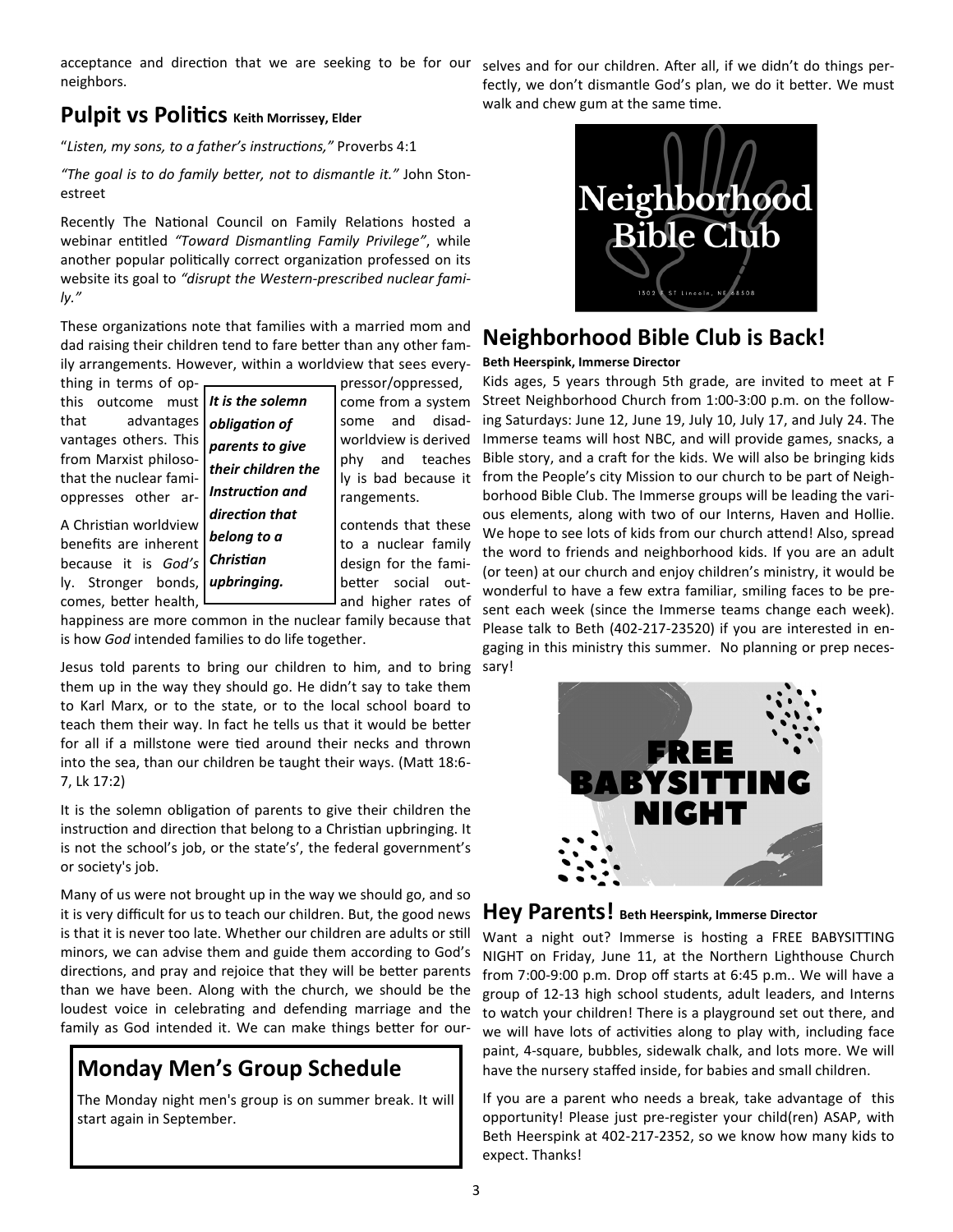## **Can You Give Someone a Ride to**

### **Church? Tad Stryker, Elder**

This is an opportunity to be a blessing to a woman who wants to return to our Sunday morning service, but needs a ride from 10th & O Street. She is physically challenged, carries an oxygen supply when traveling, and is unable to step up into our church van, even with assistance.



Would you prayerfully consider this ministry opportunity? You could do this weekly, or be part of a team that takes turns. If interested, please call or text Tad Stryker at 402-802-0597 or Barb Douglas at 402-419-4738.



## **Health Ministry Corner Barb Douglas, HMFSNC**

Hello Brothers and Sisters in Christ,

This is your Health Minister, Barbara Douglas, wishing you all good things for this summer. I don't know about you, but I have really enjoyed the last few months of spring. The weather has been quite mild really, and conducive to being outdoors. I hope you are all enjoying this time as well. Since the mask mandate has been lifted, I hope and pray things are on the mend. (Both with people and the atmosphere!) Immerse is back on track. Please welcome all the young people and their sponsors as they come among us to serve this neighborhood, in the name of Christ.

I want to remind everyone that though these mandates have been lifted, we need to continue to practice good health habits, and eat as healthy as possible. Continue to practice good handwashing, cover your mouth when coughing, and stay home if you're not feeling tiptop. Remember Psalm 31:24, "Be of good *courage, and he shall strengthen your heart, all you that hope in the Lord."* Keep your hearts and minds in Christ Jesus, and trust in him always. Proverbs 17:22a says, *"A merry heart doeth good like a medicine,"* and God the Father has good plans for all who trust in him. In Romans 8:26-27, we are told, *"In the same way, the Spirit helps us in our weaknesses. We do not know what we ought to pray for, but the Spirit himself intercedes for us with groans that words cannot express. And he who searches our hearts knows the mind of the Spirit, because the Spirit intercedes for the saints (us) in accordance with God's will."* Please keep each other foremost in your minds. Help one another in any ways possible. Perhaps think of ways to help a neighbor or a friend this summer. The Immerse teams are here to help, but in the meantime and perhaps year round, we can also chime in, in the spirit of brotherly love, and help each other whenever possible. Romans 12:9-10 reminds us, *"Love must be sincere. Hate what is evil; cling to what is good. Be devoted to one another in brotherly love. Honor one another above yourselves."* So if the

mood strikes you, help someone today. I would like to inform you all that, here in the United States, June is National Safety month. Let's practice a little safety, around the home and in your personal space. Here's a list of helpful things we can do (no matter what our age or ability),

- 1. Keep floors clear of obstacles: Children pick up your toys. Young people pick up your books, games, etc. keep your rooms neat and clutter free. Mom and Dad, help by checking doors, and entrances for any problems that would make entering or exiting the house or rooms problematic, like broken flooring in entryways, or rugs that may present a stumbling problem.
- 2. Check for adequate lighting, especially in entryways, like to basements, or garages, and in hallways.
- 3. Keep outlets clear of clutter, and make sure they have no broken plates around the outlet, or light sockets. Don't plug in too many things, overwhelming an outlet or breaker.
- 4. Keep furnace and water heater areas clear of clutter. Keep that space around them clear of paper or dirt, or articles of clothing.

Help each other, lovingly, to keep our space, no matter how large or small, clean and safe.

The Apostle John in 1 John 3:18 reminds us, "My little children, let us not love in word, neither in tongue; but in deed, and in *truth."* So let's all make June 2021 the safest month ever, primarily by helping each other with a loving heart and a clear conscience. God's Blessings to you all.

### **Community Groups**

Group: **"Isaiah" Women's Study** Location: Zoom call format Contact: Jean Stryker Day/Time: Sundays, 3:30-5:00 p.m.

Group: **"Anxiety" Women's Study**

Location: Fireplace Room at Church Building Contact: Beth Heerspink Day/Time: Wednesday, 11:00 a.m.

Group: **"Stepping Up" Men's Bible Study** Location: (On Summer Break) Contact: Tad Stryker

Day/Time: Mondays, 7-8:30 p.m. Group: **"II Corinthians" VA Small Group Study** Location: Victory Apartments (445 Honor Drive) Contact: Jeff Heerspink Day/Time: Wednesdays, 2-3:00 p.m.

Group: "Mere Christianity" Keith Morrissey's House Location: 1750 Prospect Street Contact: Keith Morrissey Day/Time: Thursdays, 7-9:00 p.m.